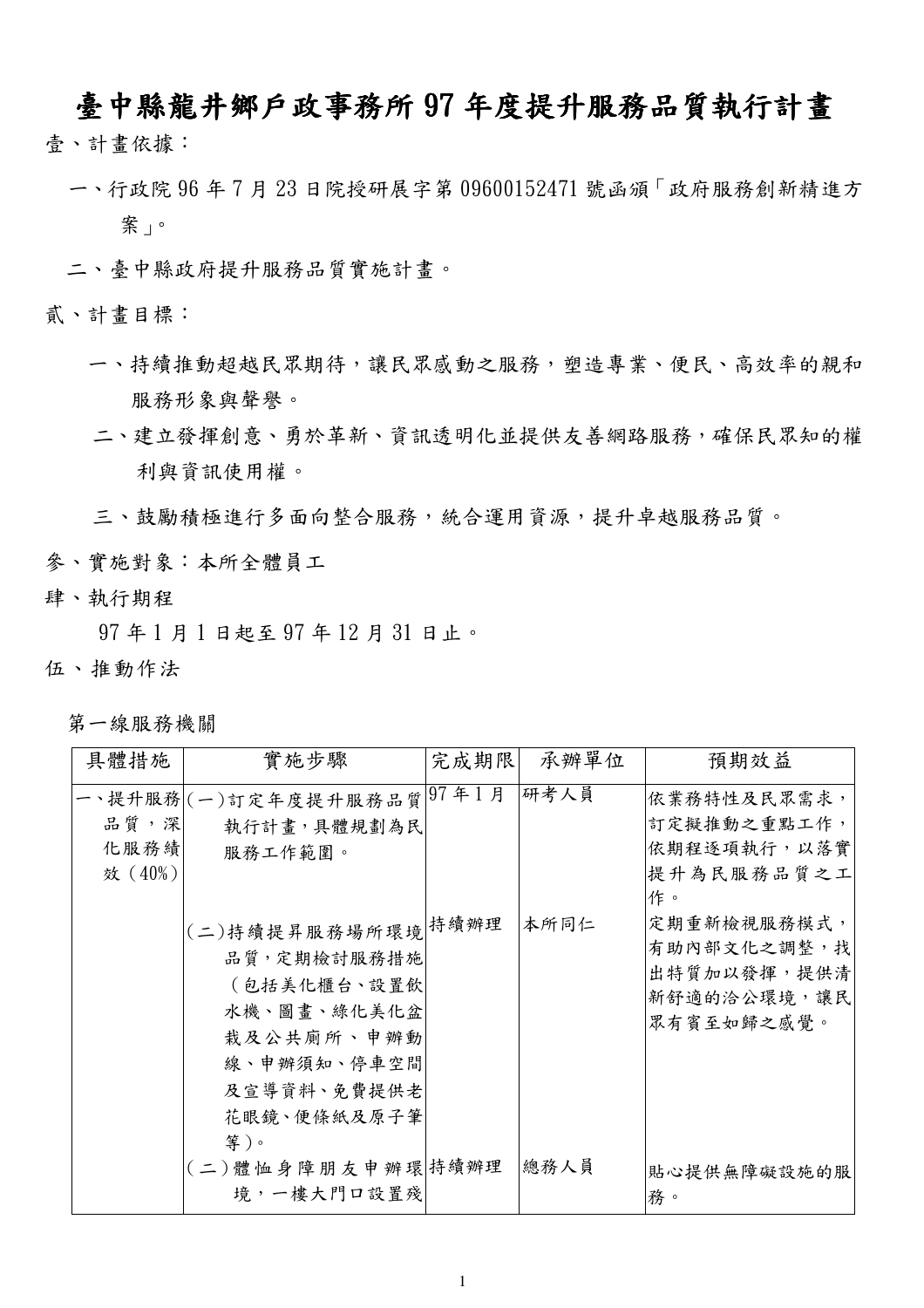|                         | 障斜坡車道、扶手及身<br>障專用盥洗室等無障礙<br>設施。<br>(三) 辦公室環境雙語化, 標 持續辦理<br>示中英文,便利外籍人<br>士洽公。         |      | 本所同仁 | <b>客製化的服務,與國際接</b><br>軌。                             |
|-------------------------|---------------------------------------------------------------------------------------|------|------|------------------------------------------------------|
|                         | (四)服務台由專業人員負責, 精續辦理<br>提供諮詢、引導,走動式<br>之服務;設置單一窗<br>口,每一櫃台皆由具專業<br>素養及服務熱忱之資深<br>人員擔任。 |      | 本所同仁 | 隨時提供民眾親切、無距<br>離、專業優質之服務。                            |
|                         | (五)藉由標竿學習,不定期派 持續辦理<br>員至績優戶政所觀摩,經<br>驗交流,以為改進方針。                                     |      | 本所同仁 | 預計至少辦理1次,以增<br>長見聞,擴充視野,改進<br>缺失,提昇品質。               |
|                         | (六)聯合其他戶政所、鄉公所<br>或配合縣府、地方研習中 <sup>特續辦理</sup><br>心辦理教育訓練,提昇作<br>業知能。                  |      | 本所同仁 | 預計選派20人次以上,鼓<br>勵同仁擷取新知,改變舊<br>思維,提昇專業技能,建<br>立服務共識。 |
|                         | (七)鼓勵數位學習,報名學習 持續辦理<br>專業性或非專業性的線<br>上課程。                                             |      | 本所同仁 | 預計每人至少取得學習時<br>數5小時。                                 |
|                         | (八)接受縣府及與清水鎮、鳥<br>日鄉戶政事務所每月辦 持續辦理<br>理不定期電話禮貌測試<br>乙次。                                |      | 本所同仁 | 預計全年辦理 12次,預期<br>可提升本所電話服務禮<br>貌,提供鄉親優質服務。           |
|                         | (九)所務會議時檢討服務優<br>劣情形,以培養服務人員持續辦理<br>優質態度,提供民眾滿意<br>之服務。                               |      | 本所同仁 | 預計辦理12次,對平時為<br>民服務工作優良且有具體<br>之員工予以表揚。              |
| 程序,確<br>保流程透<br>明 (24%) | 二、便捷服務 (一)設置服務台及實施單一<br>窗口,綜合受理各項業<br>務。                                              | 持續辦理 | 本所同仁 | 一處收件全程服務。                                            |
|                         | (二)全面定期檢討分層負責 97年2、3 本所同仁<br>明細表簡化申辦案件流 月<br>程。                                       |      |      | 由「分權」、「授權」引發<br>學習動機,縮短作業流<br>程,提升行政效率與便民<br>服務。     |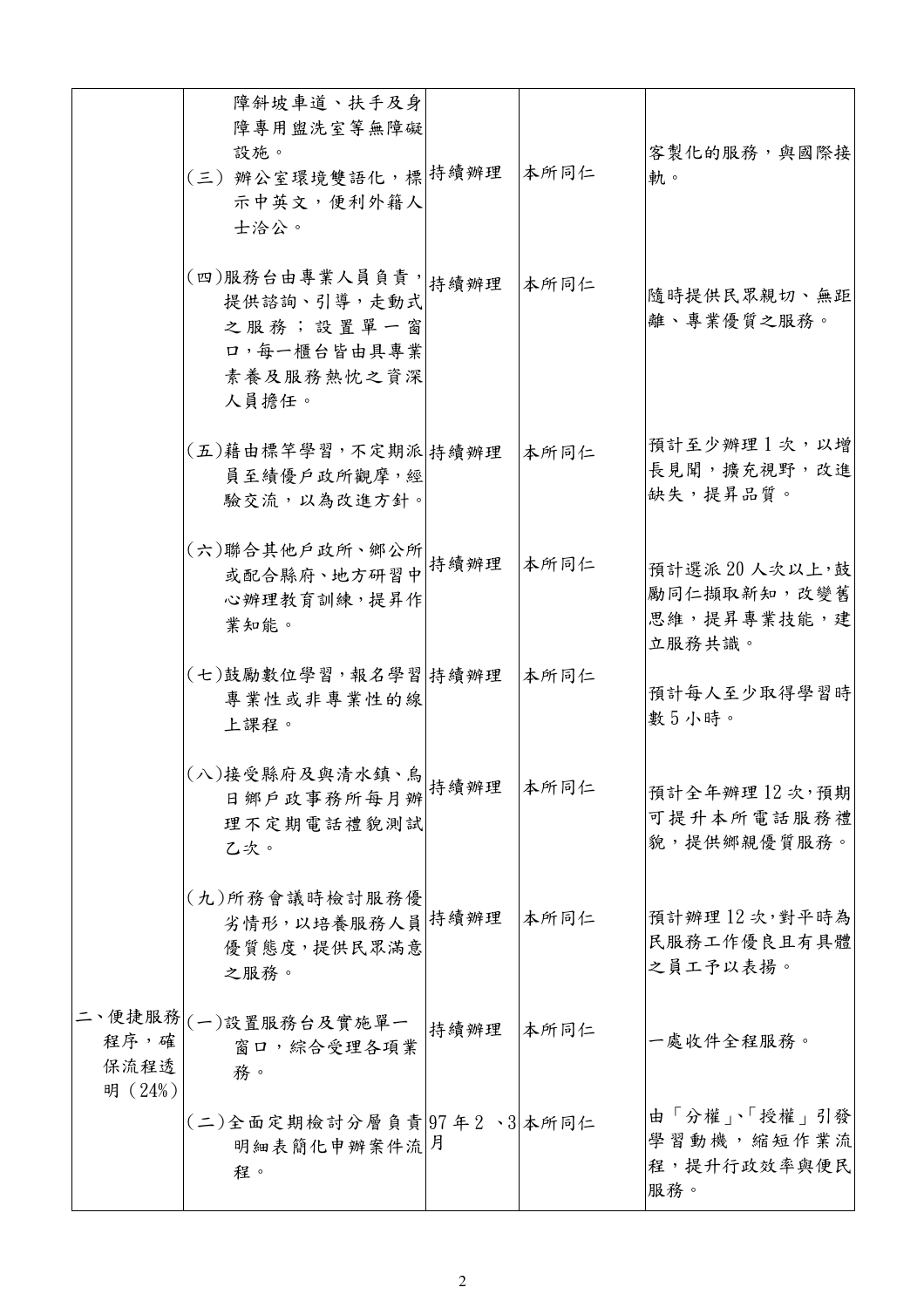|                                   | (三)提供e化服務包括異地申持續辦理<br>辦、現住地請領戶籍謄<br>本,快速調閱戶籍資料。                |       | 本所同仁 | 突破地域限制,可多元選<br>擇。                      |
|-----------------------------------|----------------------------------------------------------------|-------|------|----------------------------------------|
|                                   | (四)提供電話、傳真、通信<br>、網路、委託及到宅服<br>務。                              | 持續辦理  | 本所同仁 | 方便民眾視需要申請。                             |
|                                   | (五)裝設自動叫號機,民眾<br>取號依序等候申辦。                                     | 97年1月 | 本所同仁 | <b>民眾依序等候叫號,避免</b><br>插隊爭議。            |
| 三、探查民意<br>趨勢,建<br>立顧客關<br>係 (16%) | (六)製作申辦範例,提供定型 持續辦理<br>稿,方便民眾取用,加速<br>辦理時效。                    |       | 本所同仁 | 以民眾立場設想,提供貼<br>心服務,簡化申辦手續。             |
|                                   | (七)研訂標準化作業流程及 持續辦理<br>適時更新戶政工作服務<br>規範。                        |       | 本所同仁 | 建立統一作業及共識。                             |
|                                   | (八)加強宣導使用自然人憑 持續辦理<br>證申辦電子謄本。                                 |       | 本所同仁 | 配合推動電子謄本政策,<br>提高查驗電子謄本認證比<br>例。       |
|                                   | (九)擴展線上服務項目,強化<br>網路安全,提高民眾使用特續辦理<br>意願。                       |       | 本所同仁 | 線上預約服務,減少等候<br>時間。                     |
|                                   | (一)廣納民眾意見,建立暢通 持續辦理<br>管道 (如網路留言版、人<br>民陳情、意見箱、主任電<br>子郵件信箱等)。 |       | 本所同仁 | 提供民眾建言及興革建議<br>之管道,審慎、迅速、正 <br>確地處理問題。 |
|                                   | (二) 電子郵件信箱每天定時<br>由專人接收,即時回覆民特續辦理<br>眾詢問之問題。                   |       | 本所同仁 | 即時回覆,溝通無障礙。                            |
|                                   | (三)民眾對戶政優缺點之反 持續辦理<br>映及時於所務會議中提<br>出,分享及檢討。                   |       | 本所同仁 | 重要或代表性案例,可做<br>為教育訓練之教材。               |
|                                   | (四)每年辦理4次民眾滿意度 持續辦理<br>調查。                                     |       | 研考人員 | 針對調查結果,以瞭解民<br>意,作為改進之參考。              |
|                                   | (五)積極參與學校、社區活 持續辦理<br>動,瞭解民眾需求,提供                              |       | 本所同仁 | 增進與民眾互動,縮短距<br>離。                      |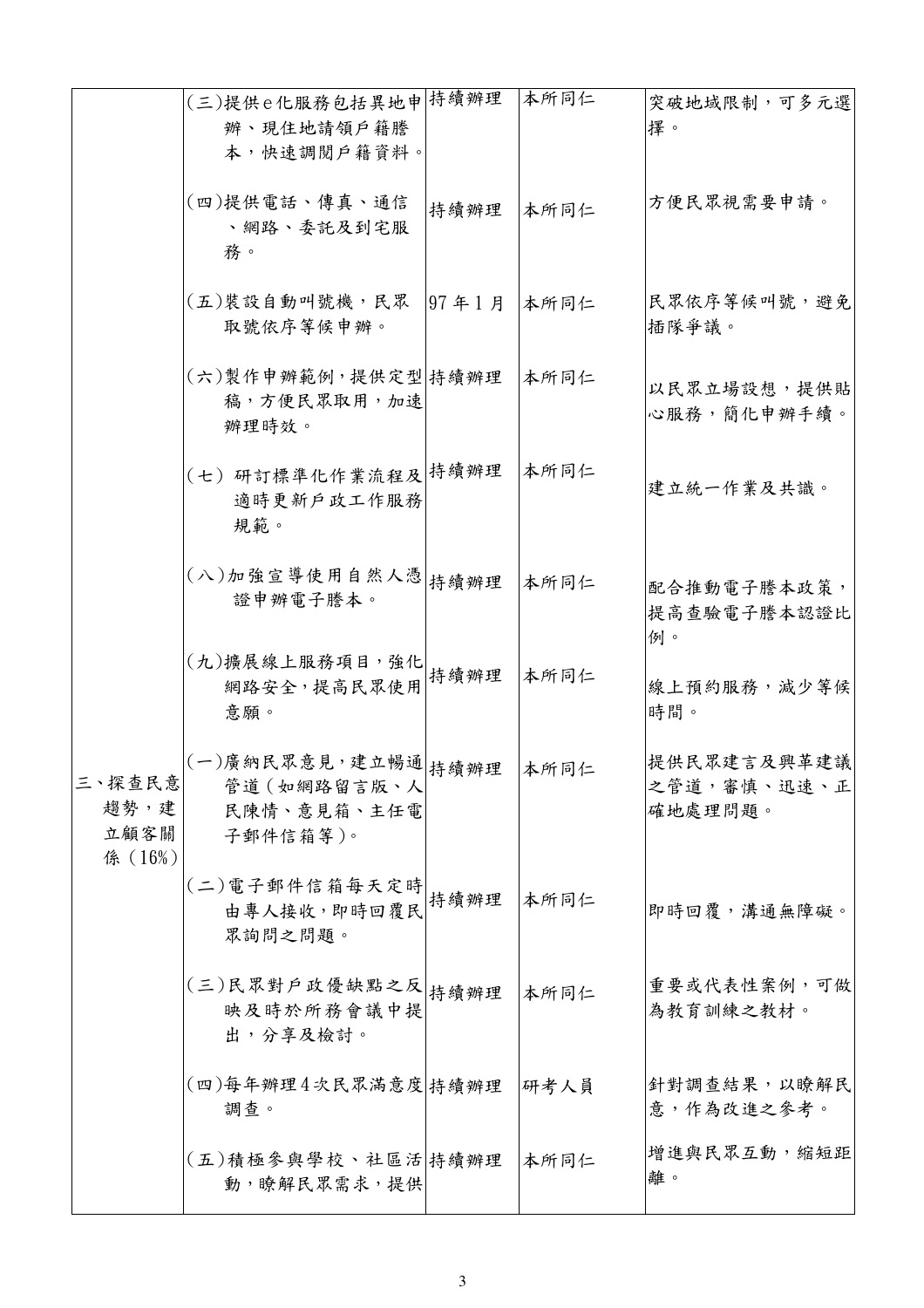|                        | 多元服務。<br>(六)蒐集相關戶政業務剪報 持續辦理<br>紀錄,作為改進依據。                                             |      | 本所同仁 | 評估外部環境,檢討改<br>進,以民意為依歸,增進<br>認同,提供優質永續服<br>務,傳閱週知。   |
|------------------------|---------------------------------------------------------------------------------------|------|------|------------------------------------------------------|
| 資訊,促<br>進網路溝<br>通(12%) | 四、豐富服務 (一)架設本所網站<br>$(www. longjing-house.$<br>gov.tw),提供線上申辦<br>、查詢、下載服務並定期<br>更新內容。 | 持續辦理 | 資訊人員 | 提供民眾 24 小時線上即<br>時服務功能,鼓勵民眾多<br>用網路,少用馬路,提昇<br>服務效率。 |
|                        | (二)提供無障礙網站的溝通<br>環境,方便視障或聽障<br>人士瀏覽網頁。                                                | 持續辦理 | 資訊人員 | 友善提供視、聽障人士查<br>詢申辦手續的管道。                             |
|                        | (三)網站建置多元化電子參  持續辦理<br>與管道 (留言版、意見調<br>查及電子信箱),暢通民<br>眾參與管道。                          |      | 資訊人員 | e 化的互動溝通方式, 民<br>意的傳遞更加快速。                           |
|                        | (四)擴展網路及傳真取用各 持續辦理<br>項表單。                                                            |      | 資訊人員 | 方便民眾索取使用。                                            |
|                        | (五)與電子化政府入口網站 持續辦理<br>連結,登錄本所各項申請<br>表單及範例,方便民眾下<br>載使用。                              |      | 資訊人員 | 透過網站的橫向連結,提<br>升資訊資源共享。                              |
|                        | (六)依「政府資訊公開法」之<br>規定,將應公開之資訊公<br>開於本所網站                                               | 持續辦理 | 資訊人員 | 方便民眾查閱及瞭解政府<br>之相關資訊。                                |
| 方式,整<br>合服務資           | 五、創新服務 (一)中午彈性上班、及不克到 持續辦理<br>所辦理者,實施到宅服務<br>制度。                                      |      | 本所同仁 | 即時提供各項貼心服務,<br>解決民困。                                 |
| 源 (8%)                 | (二)延伸服務據點,將各式定 持續辦理<br>型書表存於各村辦公室<br>及民意代表處,擴大服<br>務。                                 |      | 本所同仁 | 延伸服務據點,民眾可就<br>近取得所需附件,可免往<br>返奔波之苦。                 |
|                        | (三)提供場地由本縣藝文創持續辦理<br>作者作品展示,藉以美化<br>辦公環境及提昇鄉民文                                        |      | 研考人員 | 藉以提昇本鄉民眾文化藝<br>術氣息,美化辦公環境,<br>預計舉辦6次以上。              |